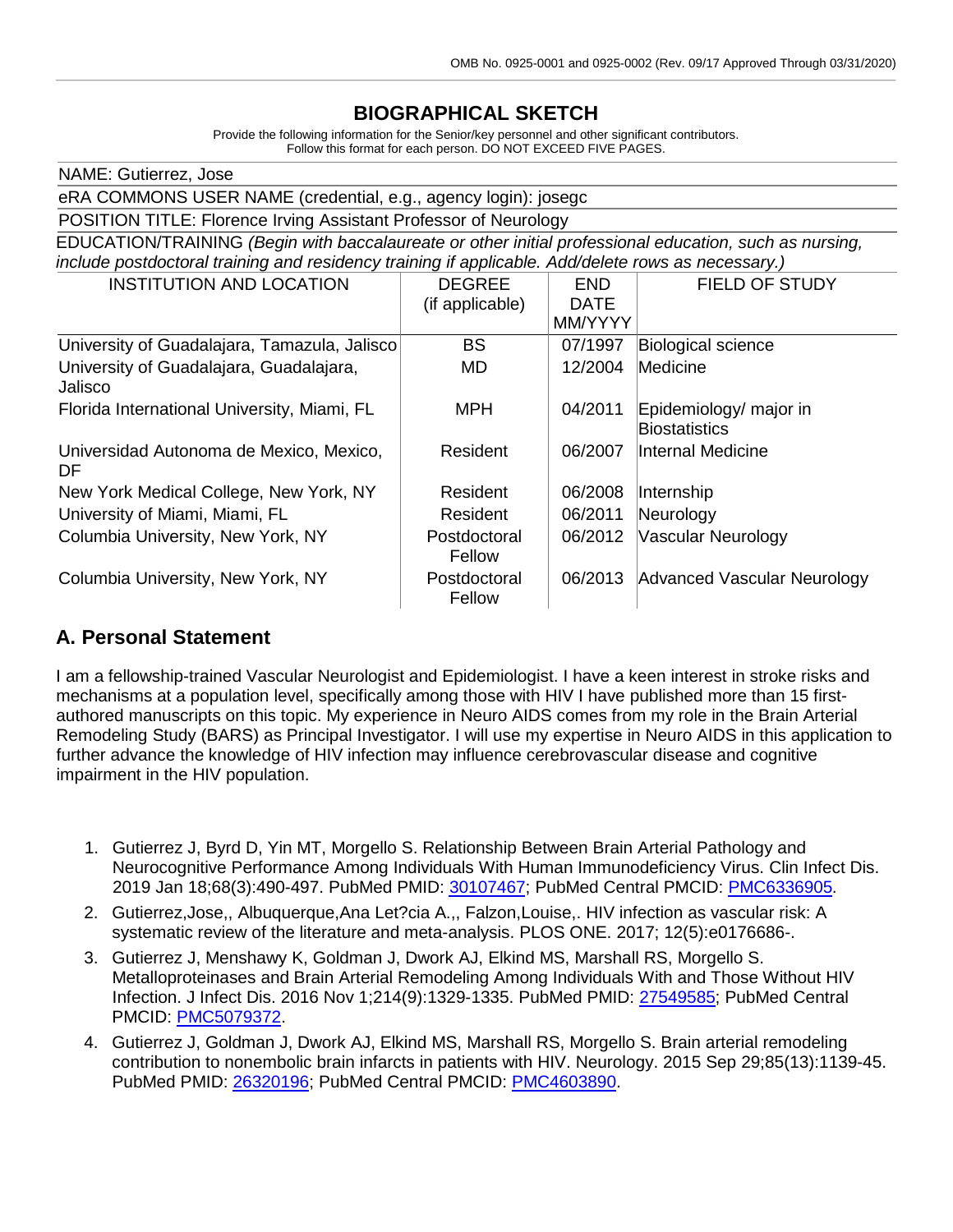# **B. Positions and Honors**

# **Positions and Employment**

| 2012 - 2013 Assistant in Clinical Neurology, Columbia University College of Physicians and Surgeons, New |
|----------------------------------------------------------------------------------------------------------|
| York. NY                                                                                                 |

- 2013 2019 Assistant Professor in Neurology, Columbia University College of Physicians and Surgeons, New York, NY
- 2019 Florence Irving Assistant Professor of Neurology, Columbia University Irving Medical Center, New York, NY

### **Other Experience and Professional Memberships**

#### **Honors**

| 2006        | Residency Performance Award, UNAM/ Gabriel Mancera IMSS                                                                                        |
|-------------|------------------------------------------------------------------------------------------------------------------------------------------------|
| 2010        | Research chief resident, Department of Neurology, Miller School of Medicine, University of<br>Miami                                            |
| 2011        | Resident Research Award, Department of Neurology, Miller School of Medicine, University of<br>Miami                                            |
| 2012        | Research career development for new HIV/AIDS investigators, NIMH                                                                               |
| 2013        | Certificate of excellence in reviewing, Elsevier                                                                                               |
| 2014        | Travel award for Junior Investigators, American Heart Association, International Stroke<br>Conference                                          |
| 2015 - 2017 | Chair of the Cerebrovascular Disease Working Group, AIDS Clinical Trials Group (ACTG)                                                          |
| 2017        | 2017 AIDS Clinical Trials Group (ACTG) minority Investigator award, AIDS Clinical Trials<br>Group (ACTG)                                       |
| 2019        | Brain Health Science Subcommittee member, Stroke Council Leadership Committee of the<br>American Heart Association/American Stroke Association |
| 2019        | Chair for the Cerebral Large Artery Disease section, International Stroke Conference,<br><b>American Heart Association</b>                     |

# **C. Contribution to Science**

- 1. The incidence of vascular disease among patients infected with HIV is rising. The etiology of stroke among patient with HIV is heterogeneous, and some of the frequent causes of stroke cited in this group include HIV vasculopathy. There are only a few reports where cerebral brain arteries have been assessed systematically for changes among patients with and without HIV. While in residency, I approached the study of HIV vasculopathy first with pathology. In a small pilot study, I found that a thinner media may be a mediator for subsequent arterial dilatation typically seen in patients with HIV. Then, I reported that brain large arteries from patients with HIV had higher lumen-to-wall ratios compared to uninfected controls, suggestive of an HIV-mediated predisposition to dilatation. This predisposition appears to affect mostly large arteries and presence clinically with fusiform dilatations of cerebral brain arteries, which may help in the diagnoses of this arteriopathy.
	- a. Hunter MD, Shenoy A, Dwork A, Elkind MSV, Marshall R, Mohr JP, Morgello S, Gutierrez J. Brain vascular intima vulnerability among HIV-positive and negative individuals. AIDS. 2018 Sep 24;32(15):2209-2216. PubMed PMID: [30005012;](http://www.ncbi.nlm.nih.gov/pubmed/30005012/) PubMed Central PMCID: [PMC6136984.](http://www.ncbi.nlm.nih.gov/pmc/articles/PMC6136984/)
	- b. Gutierrez J, Byrd D, Yin MT, Morgello S. Relationship Between Brain Arterial Pathology and Neurocognitive Performance Among Individuals With Human Immunodeficiency Virus. Clin Infect Dis. 2019 Jan 18;68(3):490-497. PubMed PMID: [30107467;](http://www.ncbi.nlm.nih.gov/pubmed/30107467/) PubMed Central PMCID: [PMC6336905.](http://www.ncbi.nlm.nih.gov/pmc/articles/PMC6336905/)
	- c. Gutierrez J, Goldman J, Dwork AJ, Elkind MS, Marshall RS, Morgello S. Brain arterial remodeling contribution to nonembolic brain infarcts in patients with HIV. Neurology. 2015 Sep 29;85(13):1139-45. PubMed PMID: [26320196;](http://www.ncbi.nlm.nih.gov/pubmed/26320196/) PubMed Central PMCID: [PMC4603890.](http://www.ncbi.nlm.nih.gov/pmc/articles/PMC4603890/)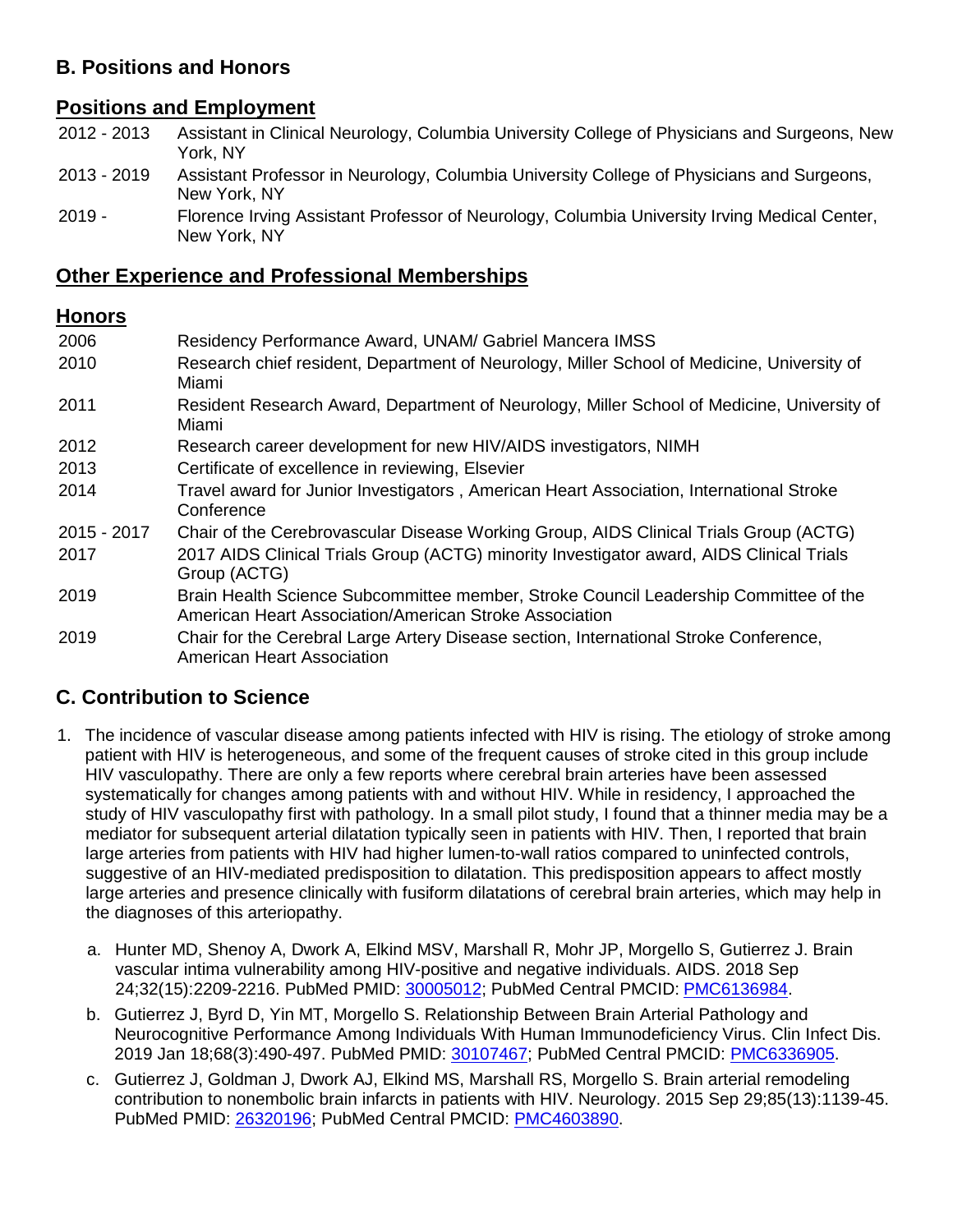- d. Gutierrez,Jose,, Menshawy,Khaled,, Gonzalez,Marco,, Goldman,James,, Elkind,Mitchell,SV, Marshall,Randolph,S, Morgello,Susan,. Brain large artery inflammation associated with HIV and large artery remodeling. AIDS (London, England). 2015;
- 2. Dolichoectasia is an arteriopathy frequently encountered in old individuals with vascular risk factors. It is characterized by tortuosity and dilatation of cerebral arteries. The study of dolichoectasia has consisted mainly on case-reports and hospital-based samples. I lead an effort to study dolichoectasia at a populationbased level that included stroke-free participants: The Northern Manhattan Study. Some of the most important scientific contributions from this work include: 1) brain arterial diameters are influenced by head size, and ignoring this fact may lead to underestimate the prevalence of Dolichoectasia in women, 2) Dolichoectasia may occur as a compensation to smaller arteries from the Circle of Willis or the intracranial posterior circulation, or 3) as a compensatory mechanism to extracranial carotid atherosclerosis. These reports have led to the idea of primary dolichoectasia in the setting of unknown mechanism for dilatations, and secondary dolichoectasia, for example in the setting of atherosclerosis ("compensatory dolichoectasia"), or due to genetic or acquired disorders associated with a weaken arterial wall.
	- a. Gutierrez J, Honig L, Elkind MS, Mohr JP, Goldman J, Dwork AJ, Morgello S, Marshall RS. Brain arterial aging and its relationship to Alzheimer dementia. Neurology. 2016 Apr 19;86(16):1507-15. PubMed PMID: [26984942;](http://www.ncbi.nlm.nih.gov/pubmed/26984942/) PubMed Central PMCID: [PMC4836884.](http://www.ncbi.nlm.nih.gov/pmc/articles/PMC4836884/)
	- b. Gutierrez J, Cheung K, Bagci A, Rundek T, Alperin N, Sacco RL, Wright CB, Elkind MS. Brain Arterial Diameters as a Risk Factor for Vascular Events. J Am Heart Assoc. 2015 Aug 6;4(8):e002289. PubMed PMID: [26251284;](http://www.ncbi.nlm.nih.gov/pubmed/26251284/) PubMed Central PMCID: [PMC4599479.](http://www.ncbi.nlm.nih.gov/pmc/articles/PMC4599479/)
	- c. Gutierrez J, Bagci A, Gardener H, Rundek T, Ekind MS, Alperin N, Sacco RL, Wright CB. Dolichoectasia diagnostic methods in a multi-ethnic, stroke-free cohort: results from the northern Manhattan study. J Neuroimaging. 2014 May-Jun;24(3):226-31. PubMed PMID: [23317292;](http://www.ncbi.nlm.nih.gov/pubmed/23317292/) PubMed Central PMCID: [PMC4397482.](http://www.ncbi.nlm.nih.gov/pmc/articles/PMC4397482/)
	- d. Gutierrez J, Sultan S, Bagci A, Rundek T, Alperin N, Elkind MS, Sacco RL, Wright CB. Circle of Willis configuration as a determinant of intracranial dolichoectasia. Cerebrovasc Dis. 2013;36(5-6):446-53. PubMed PMID: [24281350;](http://www.ncbi.nlm.nih.gov/pubmed/24281350/) PubMed Central PMCID: [PMC4370622.](http://www.ncbi.nlm.nih.gov/pmc/articles/PMC4370622/)
- 3. The biology of the brain large areas is not well understood. In an effort to further the study of brain arterial biology, I led a project to assemble a collection of brain large and penetrating arteries called the "Brain Arterial Remodeling Study (BARS)" to test the assumptions about brain arterial biology previously. We have learned from the BARS that as the brain arteries further into the brain, their walls become relatively thicker and the lumen decreases. We have also reported that the single most important variable affecting the proportion of the media, the lumen and the adventitia of cerebral arteries is the arterial size, thus underlying the need to adjust for size when studying intracranial arteries. We have reported that contrary to what is observed in coronary arteries, large brain arteries do not undergo outward remodeling in the setting of atherosclerosis; in fact, large brain arteries may in fact undergo a proportional reduction in the lumen with any degree of intima thickening. We have also reported that atherosclerosis lesions typically considered of high risk can be harbored in arteries with relatively low degree of stenosis, disclosing the need for better methods to account for the true atherosclerotic burden other than solely based on the lumen.
	- a. Shapiro SD, Goldman J, Morgello S, Honig L, Elkind MSV, Marshall RS, Mohr JP, Gutierrez J. Pathological correlates of brain arterial calcifications. Cardiovasc Pathol. 2019 Jan - Feb;38:7-13. PubMed PMID: [30399527;](http://www.ncbi.nlm.nih.gov/pubmed/30399527/) PubMed Central PMCID: [PMC6294705.](http://www.ncbi.nlm.nih.gov/pmc/articles/PMC6294705/)
	- b. Roth W, Morgello S, Goldman J, Mohr JP, Elkind MS, Marshall RS, Gutierrez J. Histopathological Differences Between the Anterior and Posterior Brain Arteries as a Function of Aging. Stroke. 2017 Mar;48(3):638-644. PubMed PMID: [28196941;](http://www.ncbi.nlm.nih.gov/pubmed/28196941/) PubMed Central PMCID: [PMC5330785.](http://www.ncbi.nlm.nih.gov/pmc/articles/PMC5330785/)
	- c. Gutierrez J, Goldman J, Honig LS, Elkind MS, Morgello S, Marshall RS. Determinants of cerebrovascular remodeling: do large brain arteries accommodate stenosis?. Atherosclerosis. 2014 Aug:235(2):371-9. PubMed PMID: [24929285;](http://www.ncbi.nlm.nih.gov/pubmed/24929285/) PubMed Central PMCID: [PMC4121968.](http://www.ncbi.nlm.nih.gov/pmc/articles/PMC4121968/)
	- d. Gutierrez J, Rosoklija G, Murray J, Chon C, Elkind MS, Goldman J, Honig LS, Dwork AJ, Morgello S, Marshall RS. A quantitative perspective to the study of brain arterial remodeling of donors with and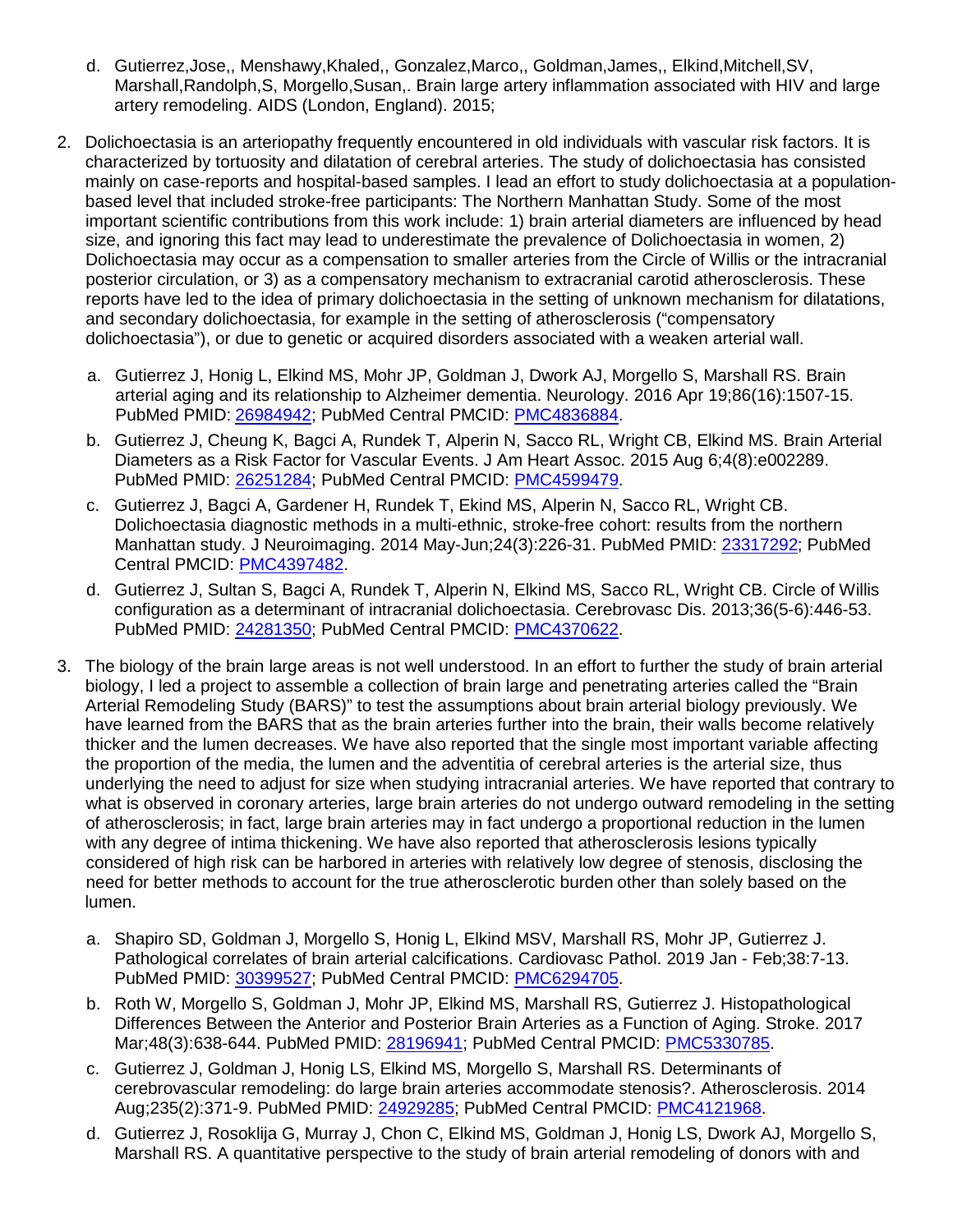without HIV in the Brain Arterial Remodeling Study (BARS). Front Physiol. 2014;5:56. PubMed PMID: [24600402;](http://www.ncbi.nlm.nih.gov/pubmed/24600402/) PubMed Central PMCID: [PMC3928551.](http://www.ncbi.nlm.nih.gov/pmc/articles/PMC3928551/)

# **D. Additional Information: Research Support and/or Scholastic Performance**

# **Ongoing Research Support**

| 1R01AG057709 (Gutierrez)<br>NIH-NIA                                                                                                                                                                                                                                                                                                                                                                                                            | 08/15/2018 - 4/30/2023<br>\$572,572                  | 4.2 CM |
|------------------------------------------------------------------------------------------------------------------------------------------------------------------------------------------------------------------------------------------------------------------------------------------------------------------------------------------------------------------------------------------------------------------------------------------------|------------------------------------------------------|--------|
| Genetic Contribution to Brain Arterial Dilatation and its Role in Cognition and dementia<br>The goal of this study is to determine the role of brain arterial dilatation in Alzheimer<br>dementia.<br>Role: PI                                                                                                                                                                                                                                 |                                                      |        |
| 1R01AG066162 (Gutierrez)<br>NIH-NIA<br>Accelerated non-atherosclerotic brain arterial aging relationship to Alzheimer's disease<br>The goal of this study is the goals of this project are 1) to integrate a pathophysiological model that explains<br>the risk of AD attributable to non-atherosclerotic brain arterial aging, 2) to establish brain arterial aging as a                                                                      | 09/01/2019-08/31/2024<br>\$400,000                   | 2.4 CM |
| novel therapeutic target for decreasing the risk of AD, and 3) to identify molecular pathways and molecular<br>candidates for future interventions.<br>Role: PI                                                                                                                                                                                                                                                                                |                                                      |        |
| RF1 AG054023 (Mayeux)<br>NIH/NIA<br>Genetic Epidemiology of Cerebrovascular Factors in Alzheimer's Disease<br>The goal of this study is to test hypotheses concerning how genetic variants, cardio-cerebrovascular risk<br>factors and cerebrovascular disease predispose to LOAD and whether these relationships differ by ethnic<br>group. This study will utilize imaging and sequencing data from the longitudinal Washington Heights,     | 08/01/2016-06/30/2021<br>\$1,100,101                 | 1.2 CM |
| Inwood and Columbia Aging Project (WHICAP).<br>Role: Co-I                                                                                                                                                                                                                                                                                                                                                                                      |                                                      |        |
| 6R01 NS029993-23 (Sacco/ Elkind)<br><b>NIH/NINDS</b><br>Risk Factors for Stroke and Cognitive Decline in a Tri-Ethnic Region<br>The aim of this grant is to determine the relationship between brain imaging biomarkers (regional<br>brain volumes, regional white matter lesion burden, hippocampal volumes, cortical thickness, small<br>dilated perivascular spaces, dolichoectasia) and cognitive trajectories and dementia.<br>Role: Co-I | 09/30/15-07/31/20<br>\$747,721 (subcontract DC)      | 0.6 CM |
| RF1AG054070 (Manly/Brickman)<br><b>NIH</b><br>Offspring Study of Mechanisms for Racial Disparities in Alzheimer's Disease<br>The overall aim of this study is to identify biological and sociocultural mechanisms of racial/ethnic disparities<br>in cognitive function among middle-aged people with and without a parent with Alzheimer's Disease.<br>Role: Co-I                                                                             | 07/01/2016-06/30/2021<br>\$1,145,457                 | 1.6 CM |
| 1R01NS099268-01A1 (Kim)<br><b>NIH/NINDS</b><br>Long-term outcomes in unruptured brain arteriovenous malformation patients<br>To identify predicators of brain hemorrhage and poor outcomes among those patients who are found to<br>have an arteriovenous malformation in their brains and remain untreated or undergo treatment.<br>Role: Co-I                                                                                                | 05/15/2017 - 04/30/2022<br>\$136,856(subcontract DC) | 1 CM   |
| RF1AG058067 (Manly/Brickman)                                                                                                                                                                                                                                                                                                                                                                                                                   | 09/01/2018-06/30/2023                                | 0.7 CM |

RF1AG058067 (Manly/Brickman)<br>NIH  $$2,394,420$ *TAU PET Imaging in Racially/Ethnically Diverse Middle-Aged Adults*